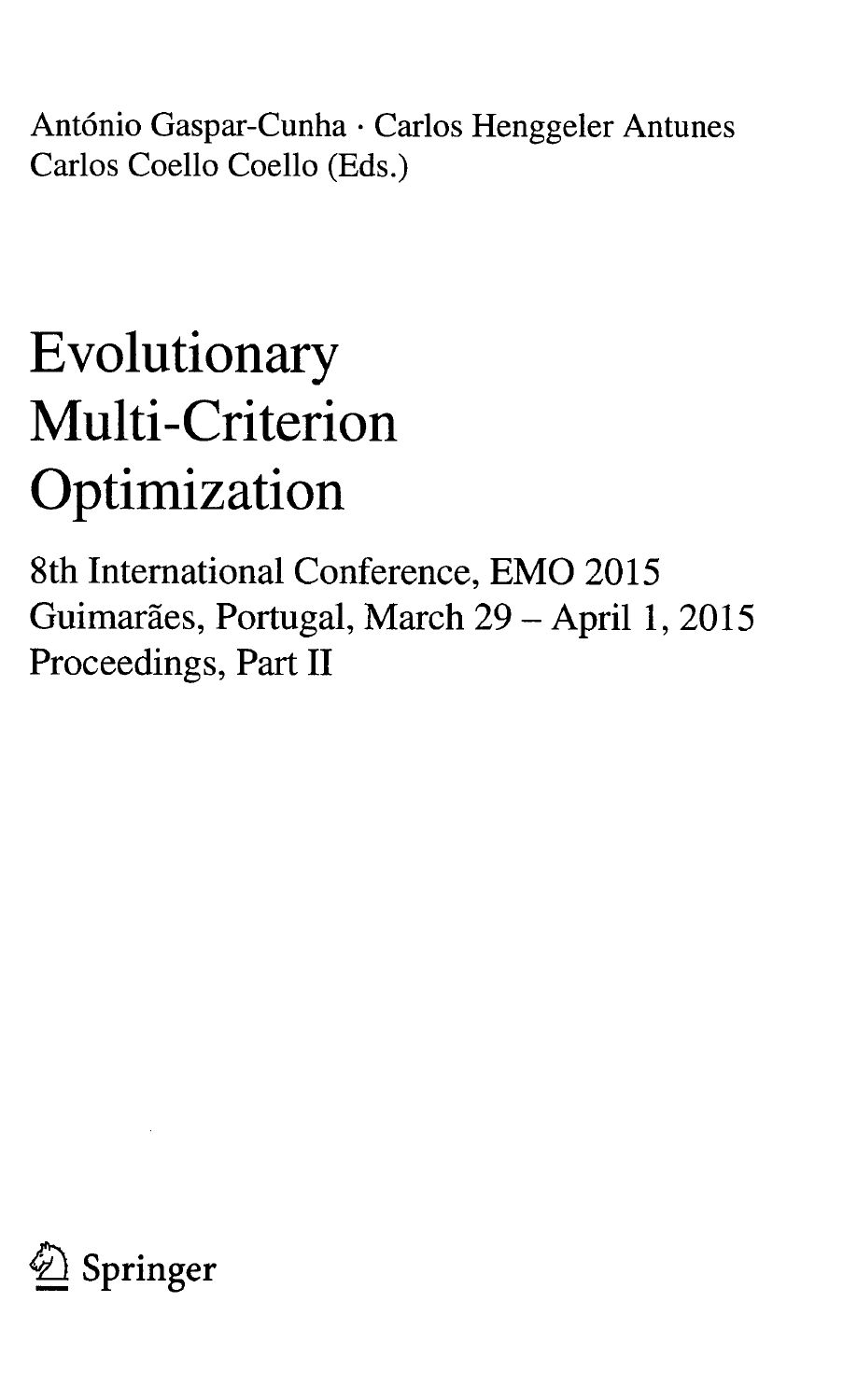## Contents - Part II

## Many-Objectives Optimization, Performance and Robustness

| Evolutionary Many-Objective Optimization Based on Kuhn-Munkres'                                                                                                           | 3   |
|---------------------------------------------------------------------------------------------------------------------------------------------------------------------------|-----|
| José A. Molinet Berenguer and Carlos A. Coello Coello                                                                                                                     |     |
| An Optimality Theory Based Proximity Measure for Evolutionary<br>Multi-Objective and Many-Objective Optimization<br>Kalyanmoy Deb, Mohamed Abouhawwash, and Joydeep Dutta | 18  |
| U-NSGA-III: A Unified Evolutionary Optimization Procedure for Single,<br>Multiple, and Many Objectives: Proof-of-Principle Results<br>Haitham Seada and Kalyanmoy Deb     | 34  |
| Clustering Based Parallel Many-Objective Evolutionary Algorithms Using<br>the Shape of the Objective Vectors<br>Christian von Lücken, Carlos Brizuela, and Benjamin Barán | 50  |
| Faster Exact Algorithms for Computing Expected Hypervolume<br>Iris Hupkens, André Deutz, Kaifeng Yang, and Michael Emmerich                                               | 65  |
| A GPU-Based Algorithm for a Faster Hypervolume Contribution<br>Edgar Manoatl Lopez, Luis Miguel Antonio, and Carlos A. Coello Coello                                      | 80  |
| A Feature-Based Performance Analysis in Evolutionary Multiobjective<br>Arnaud Liefooghe, Sébastien Verel, Fabio Daolio, Hernán Aguirre,<br>and Kiyoshi Tanaka             | 95  |
| Modified Distance Calculation in Generational Distance and Inverted<br>Hisao Ishibuchi, Hiroyuki Masuda, Yuki Tanigaki, and Yusuke Nojima                                 | 110 |
| On the Behavior of Stochastic Local Search Within Parameter<br>Víctor Adrián Sosa Hernández, Oliver Schütze, Heike Trautmann,<br>and Günter Rudolph                       | 126 |
| An Evolutionary Approach to Active Robust Multiobjective Optimisation<br>Shaul Salomon, Robin C. Purshouse, Gideon Avigad,                                                | 141 |

and Peter J. Fleming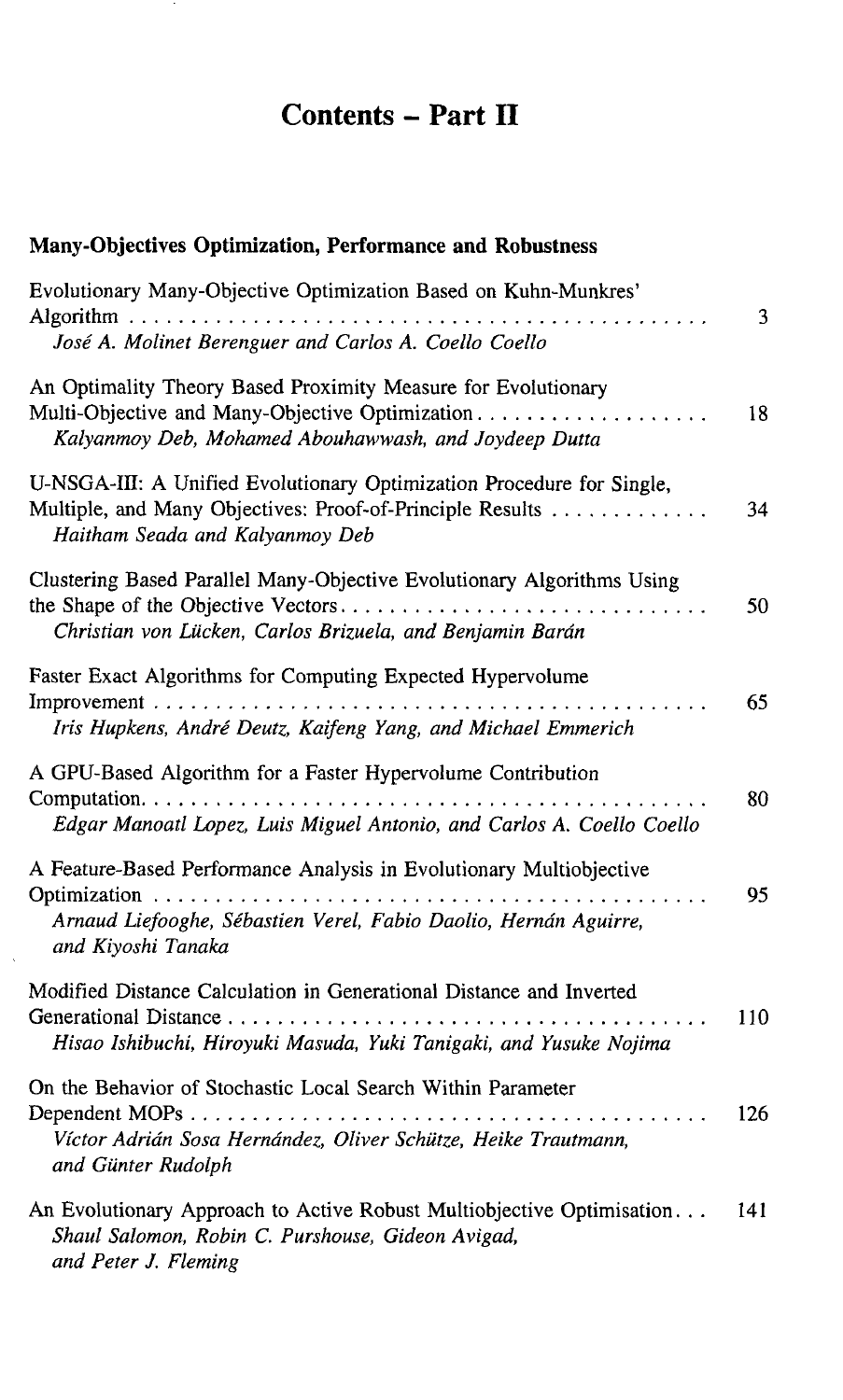| Linear Scalarization for Pareto Front Identification in Stochastic                                                                                                                 | 156 |
|------------------------------------------------------------------------------------------------------------------------------------------------------------------------------------|-----|
| Madalina M. Drugan                                                                                                                                                                 |     |
| Elite Accumulative Sampling Strategies for Noisy Multi-objective<br>Jonathan E. Fieldsend                                                                                          | 172 |
| Guideline Identification for Optimization Under Uncertainty Through<br>Mariapia Marchi, Enrico Rigoni, Rosario Russo, and Alberto Clarich                                          | 187 |
| <b>Mulit-Criterion Decision Making (MCDM)</b>                                                                                                                                      |     |
| Using Indifference Information in Robust Ordinal Regression<br>Juergen Branke, Salvatore Corrente, Salvatore Greco, and Walter J. Gutjahr                                          | 205 |
| A Multi-objective Genetic Algorithm for Inferring Inter-criteria<br>Pavel A. Álvarez, Danielle C. Morais, Juan C. Leyva, and Adiel T. Almeida                                      | 218 |
| Genetic Algorithm Approach for a Class of Multi-Criteria, Multi-Vehicle<br>Emory Freitas and Jose Reginaldo Hughes Carvalho                                                        | 234 |
| An Interactive Evolutionary Multiobjective Optimization Method: Interactive<br>Ana B. Ruiz, Mariano Luque, Kaisa Miettinen, and Rubén Saborido                                     | 249 |
| On Generalizing Lipschitz Global Methods for Multiobjective Optimization.<br>Alberto Lovison and Markus E. Hartikainen                                                             | 264 |
| Dealing with Scarce Optimization Time in Complex Logistics Optimization:<br>A Study on the Biobjective Swap-Body Inventory Routing Problem<br>Sandra Huber and Martin Josef Geiger | 279 |
| Machine Decision Makers as a Laboratory for Interactive EMO.<br>Manuel López-Ibáñez and Joshua Knowles                                                                             | 295 |
| <b>Real World Applications</b>                                                                                                                                                     |     |
| Aircraft Air Inlet Design Optimization via Surrogate-Assisted<br>Andre Lombardi, Denise Ferrari, and Luis Santos                                                                   | 313 |
| Diesel Engine Drive-Cycle Optimization with Liger<br>Stefanos Giagkiozis, Robert J. Lygoe, Ioannis Giagkiozis,<br>and Peter J. Fleming                                             | 328 |

 $\ddot{\phantom{0}}$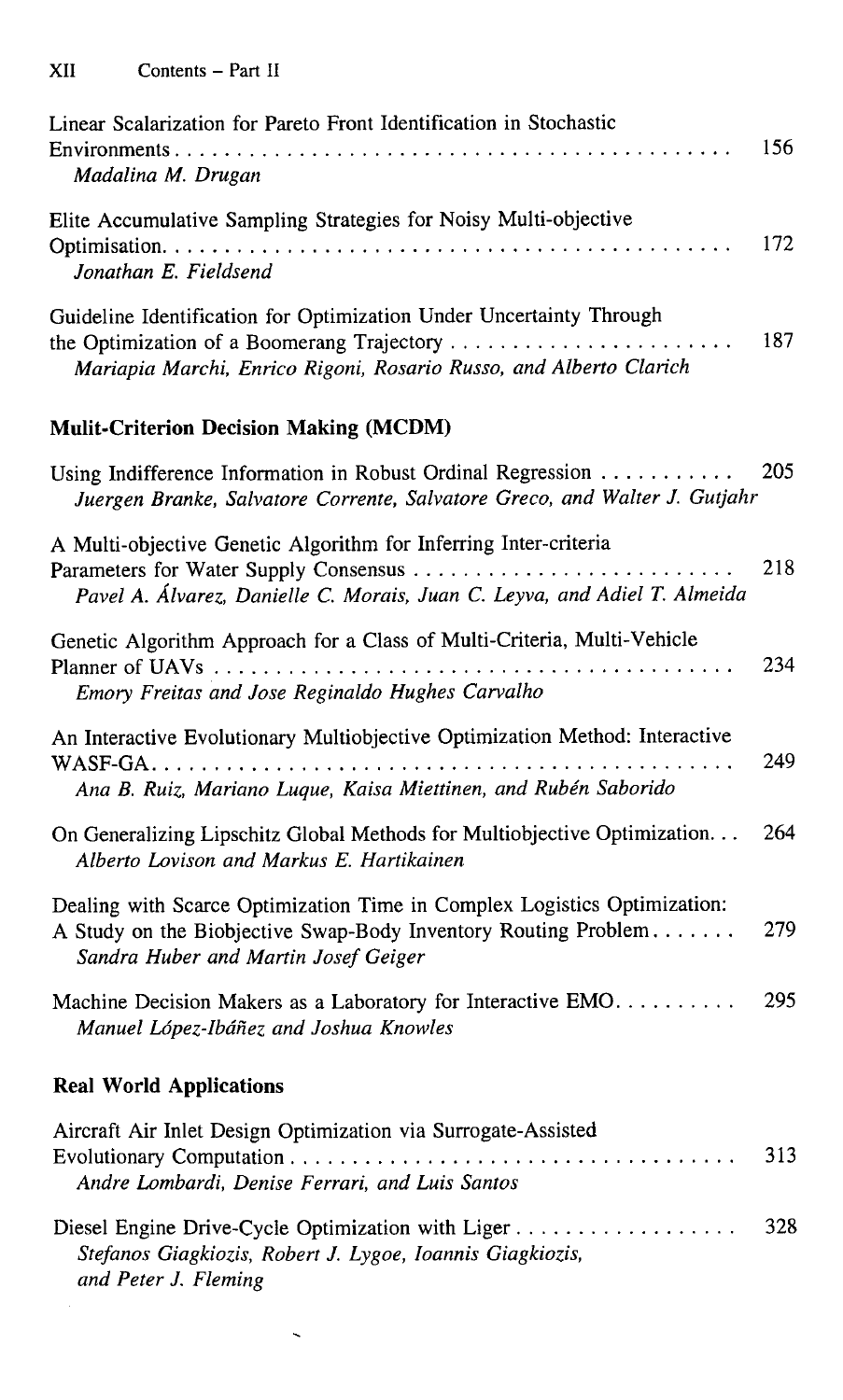| Re-design for Robustness: An Approach Based on Many Objective                                                                                                                                                                                                        |     |
|----------------------------------------------------------------------------------------------------------------------------------------------------------------------------------------------------------------------------------------------------------------------|-----|
| Hemant Singh, Md Asafuddoula, Khairul Alam, and Tapabrata Ray                                                                                                                                                                                                        | 343 |
| A Model for a Human Decision-Maker in a Polymer Extrusion Process<br>Luciana Rocha Pedro, Ricardo Hiroshi Caldeira Takahashi,<br>and António Gaspar-Cunha                                                                                                            | 358 |
| Multi-Objective Optimization of Gate Location and Processing<br>Conditions in Injection Molding Using MOEAs: Experimental Assessment<br>Célio Fernandes, António Pontes, Júlio Viana, and António Gaspar-Cunha                                                       | 373 |
| A Multi-Criteria Decision Support System for a Routing Problem<br>João A. Ferreira, Miguel Costa, Anabela Tereso, and José A. Oliveira                                                                                                                               | 388 |
| Application of Evolutionary Multiobjective Algorithms for Solving the<br>Problem of Energy Dispatch in Hydroelectric Power Plants<br>Carolina G. Marcelino, Leonel M. Carvalho, Paulo E.M. Almeida,<br>Elizabeth F. Wanner, and Vladimiro Miranda                    | 403 |
| Solutions in Under 10 Seconds for Vehicle Routing Problems with Time<br>Windows using Commodity Computers<br>Pedro J.S. Cardoso, Gabriela Schütz, Andriy Mazayev, and Emanuel Ey                                                                                     | 418 |
| A Comparative Study of Algorithms for Solving the Multiobjective Open-Pit<br>Rafael Frederico Alexandre, Felipe Campelo, Carlos M. Fonseca,<br>and João Antônio de Vasconcelos                                                                                       | 433 |
| A Model to Select a Portfolio of Multiple Spare Parts for a Public Bus<br>Transport Service Using NSGA II<br>Rodrigo José Pires Ferreira, Eduarda Asfora Frej,<br>and Roberto Klecius Mendonça Fernandes                                                             | 448 |
| A Multi-objective Optimization Approach Associated to Climate Change<br>Analysis to Improve Systematic Conservation Planning.<br>Shana Schlottfeldt, Jon Timmis, Maria Emilia Walter, André Carvalho,<br>Lorena Simon, Rafael Loyola, and José Alexandre Diniz-Filho | 458 |
| Marginalization in Mexico: An Application of the ELECTRE III-MOEA<br>Methodology<br>Jesús Jaime Solano Noriega, Juan Carlos Leyva López,<br>and Diego Alonso Gastélum Chavira                                                                                        | 473 |